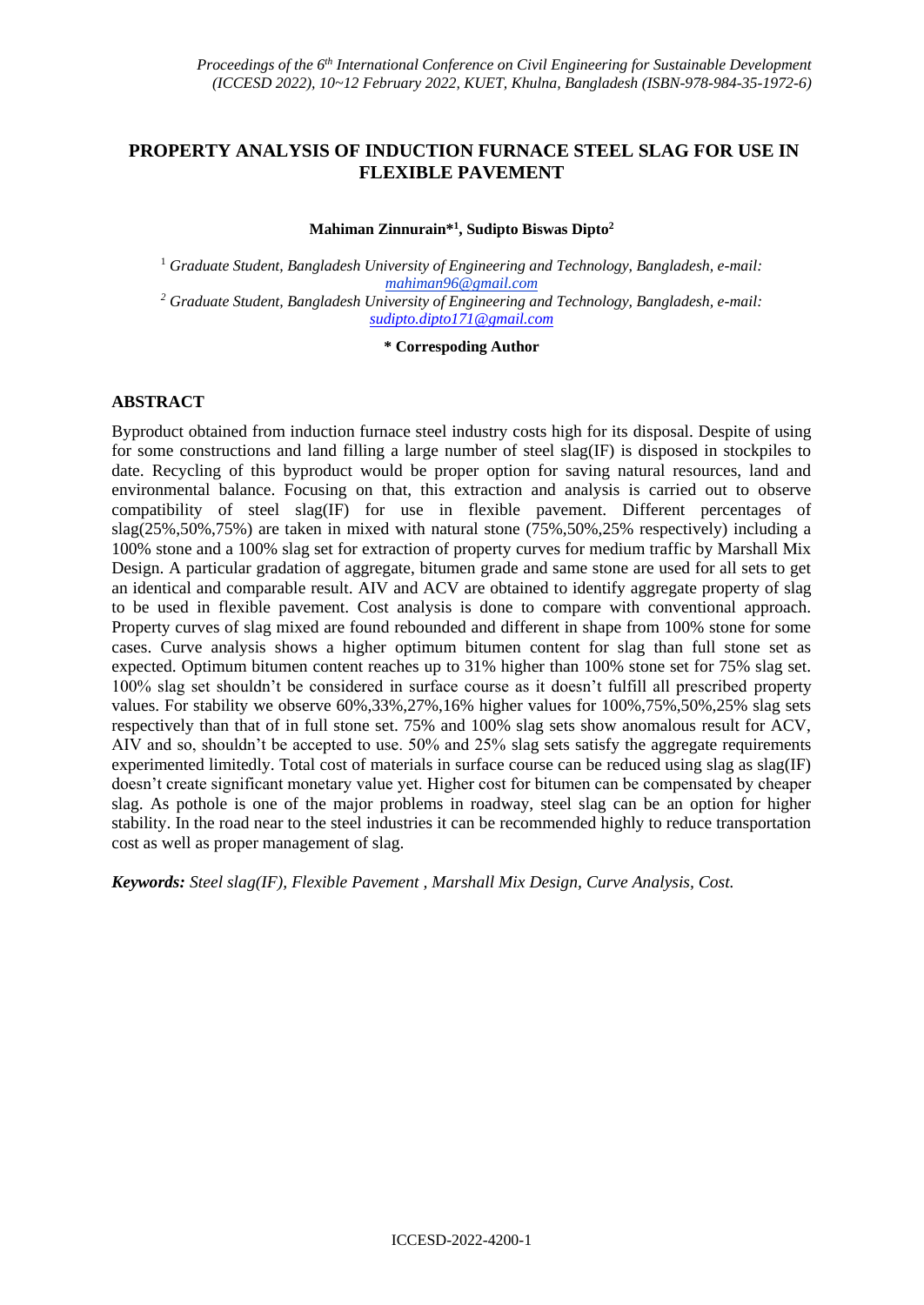*6 th International Conference on Civil Engineering for Sustainable Development (ICCESD 2022), Bangladesh*

# **1. INTRODUCTION**

Large quantities of natural materials (stone) are traditionally used in road construction(Barišić et al.,2010). This leads to gradual depletion of natural resources which are non-renewable and leads to environmental destruction and distortion of natural balance(Barišić et al.,2010). So, finding alternatives of natural aggregates has become necessary. The generation, handling, and safe disposal of solid wastes has become a major concern. While the volume of wastes continues to grow, approval of facilities for waste processing and proper disposal is becoming more difficult to obtain. Reusing such materials reduces disposal volumes and costs, conserves natural resources, and may even generate revenue.

Steel slag is a waste material generated as a by-product during the manufacturing of steel from steel industries (Sinha et al.,2013). It is used just for some construction and landfilling but huge amount of steel slag is disposed in stockpiles to date(Hainin et al.,2015). The utilization of waste materials such as steel slags in road construction is gradually getting significance due to difficulty in waste disposal, environmental problems and gradual depletion of natural resources. Steel slag consists principally of a fused mixture of oxides of calcium, silica, iron, alumina and magnesium.(YI,2008) . The slag occurs as a molten liquid melt and is a complex solution of silicates and oxides that solidifies upon cooling(YI,2008). It has some characteristics which almost similar to conventional aggregates. Steel slags are angular in shape and have rough surface texture which provides better interlocking of particles(Hainin et al.,2015). Its sharp concern and rough pitted surface grip the ties firmly and prevent shifting of the track on curves. It provides better drainage because it's high percentage of void space, It contains no organic substance and is an exceptionally clean ballasting material that will not support the growth unwanted vegetation. It also has strong affinity to binder. Steel-slag aggregates have been reported to retain heat considerably longer than natural aggregates (Hainin et al., 2014). Steel slags are hydrophobic (strong affinity with binder), basic or alkaline in nature having pH value of around 8-10(Hainin et al.,2014). Whereas the bitumen binder normally acidic, having a naturel chemical affinity with steel slags and the pH value of bitumen binder is less than 7. This property of steel slag provides a good adhesion and helps to resist against the stripping.

Steel slag is a waste material which can be used as a road construction material and It can reduce depletion of natural aggregate and reduce the cost of road construction. Also it will reduce waste disposal cost and large area of land will not be sacrificed for the disposal of this useful material.

# **2. METHODOLOGY**

Steel slag aggregates were collected from steel manufacturing company. Aggregates were sieved properly for each test. Stones were also collected and properly sieved. Both steel slag and stone were properly mixed to create the mixed batches.60/70 grade bitumen with specific gravity of 1.019 was collected from the laboratory. Aggregate tests were done to determine the desired parameters for each sample. The values of the experiment for each sample were recorded and a comparative study was done to determine suitable and cost-efficient mixture.

# **2.1.Sieving and Mixing of Aggregates**

Sieve sizes used for particle size distribution of aggregate are: 25 mm,19.5mm, 12.5mm ,9.5mm, 4.75mm, 2.36mm, 0.6mm, 0.075mm., 14.0mm BS test sieve and 10.0mm BS test sieve. Aggregates are properly sieved and each size of particles are stored separately.

After sieving both steel slag and stone aggregates ,proper mixture of these aggregates are prepared. Sieve analysis for different batch are shown in **Table 1.** Mixing is done on weight basis. 5 types of sample are taken:

> 1) 100% SG (100% steel slag) 2) 75% SG (75% steel slag + 25% stone) 3) 50% SG( 50%steel slag + 50% stone)

4) 25% SG(25%steel slag + 75% stone)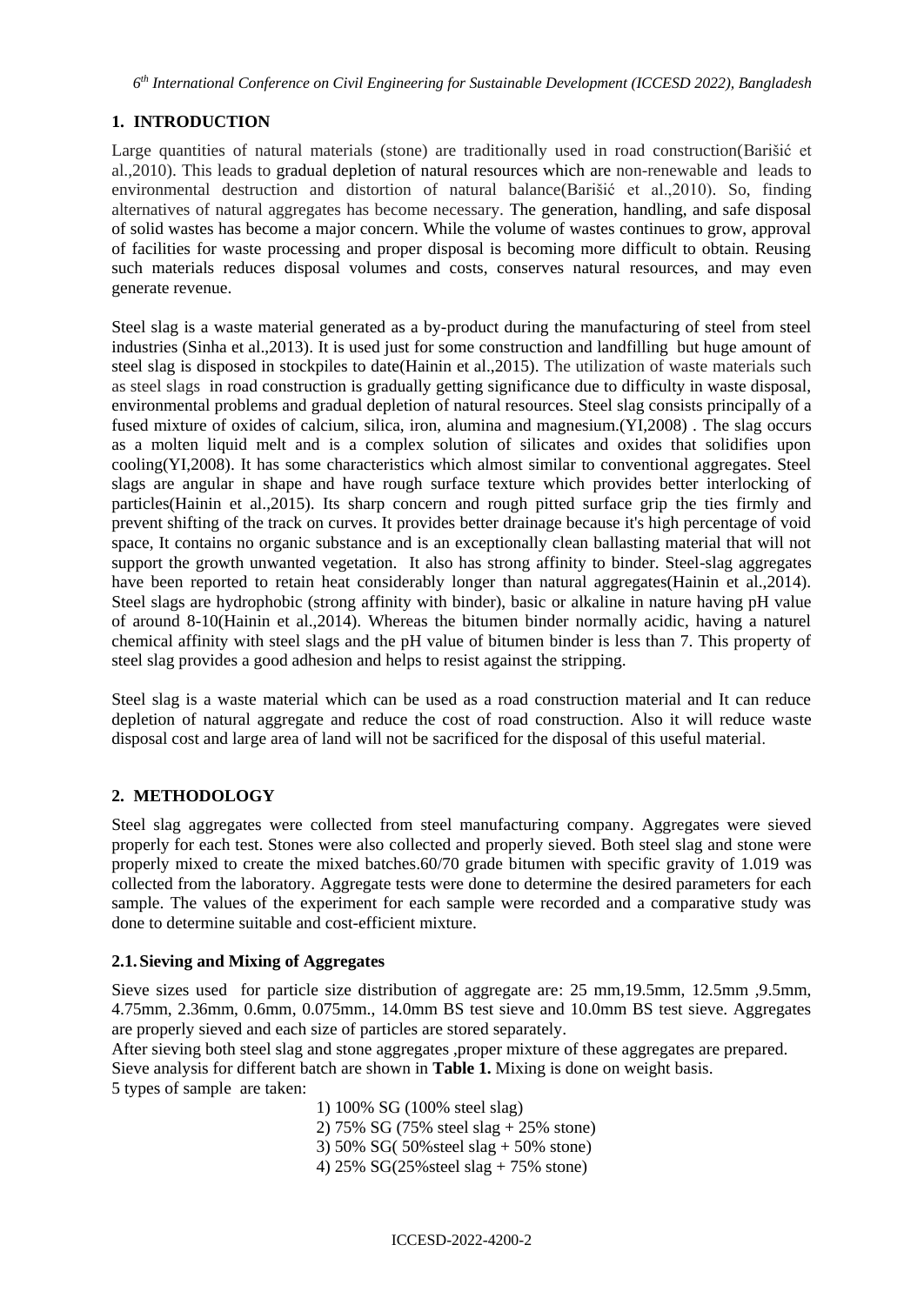### 5)0% SG(100% stone)

| <b>Sieve</b> | 100%        | 75%Slag+25%Ston  |       |     | 50%Slag+50%Sto   |       |     | 25%Slag+75%Ston |        |     | 100%Ston    |
|--------------|-------------|------------------|-------|-----|------------------|-------|-----|-----------------|--------|-----|-------------|
| <b>Size</b>  | <b>Slag</b> | e                |       |     | ne               |       |     | e               |        |     | e           |
| [mm]         | Material    | <b>Materials</b> |       |     | <b>Materials</b> |       |     | Materials       |        |     | Materials   |
|              | Retained    | Retained(gm)     |       |     | Retained(gm)     |       |     | Retained(gm)    |        |     | Retained(g) |
|              | (gm)        | Slag             | Stone | Sum | Slag             | Stone | Sum | Slag            | Stone  | Sum | m)          |
|              |             |                  |       |     |                  |       |     |                 |        |     |             |
| 25           | 29          | 21.75            | 7.25  | 29  | 14.5             | 14.5  | 29  | 7.25            | 21.75  | 29  | 29          |
| 19.5         | 87          | 65.25            | 21.75 | 87  | 43.5             | 43.5  | 87  | 21.75           | 65.25  | 87  | 87          |
| 12.5         | 231         | 173.25           | 57.75 | 231 | 115.5            | 115.5 | 231 | 57.75           | 173.25 | 231 | 231         |
| 9.5          | 81          | 60.75            | 20.25 | 81  | 40.5             | 40.5  | 81  | 20.25           | 60.75  | 81  | 81          |
| 4.75         | 225         | 168.75           | 56.25 | 225 | 112.5            | 112.5 | 225 | 56.25           | 168.75 | 225 | 225         |
| 2.36         | 150         | 112.5            | 37.5  | 150 | 75               | 75    | 150 | 37.5            | 112.5  | 150 | 150         |
| 0.6          | 139         | 104.25           | 34.75 | 139 | 69.5             | 69.5  | 139 | 34.75           | 104.25 | 139 | 139         |
| 0.075        | 133         | 99.75            | 33.25 | 133 | 66.5             | 66.5  | 133 | 33.25           | 99.75  | 133 | 133         |
| Pan          | 80          | 60               | 20    | 80  | 40               | 40    | 80  | 20              | 60     | 80  | 80          |
| <b>Total</b> | 1155        |                  | 1155  |     |                  | 1155  |     |                 | 1155   |     | 1155        |
|              |             |                  |       |     |                  |       |     |                 |        |     |             |

## Table 1: Sieve analysis for different combinations

## **2.2.Testing of Aggregates**

The following experiments were performed:

- Determination of Aggregate Impact Value (BS 812-112)
- Determination of Aggregate Crushing Value (BS 812-110)
- Determination of maximum specific gravity of each mixture (ASTM D 2041-91)
- Determination of specific gravity of Coarse aggregate (ASTM C127-88)
- Determination of specific gravity of Fine aggregate (ASTM C128-88)
- Marshall Mix Design (ASTM D 1559)

## **2.3.Property Curve Analysis**

Property curves have been constructed after interpreting experiment data. Shape of these curve have significance to determine optimum value. All the combinations are compared with respect to different properties.

## **2.4.Cost Analysis**

To compare which combination is more cost efficient ,cost analysis was conducted. It finds the combination that meets all the criteria and also very cost efficient. Cost analysis has been conducted based on several assumptions.

- Length of the road was assumed to be 1 km, width=7.4m and thickness of wearing surface  $= 0.2$ m. So, volume of the road was determined.
- Cost of materials for 1 meter cube volume was taken on the basis present market value
- Total cost for each combination was determined using the cost rates
- Comparison was made between the combination on the basis of cost analysis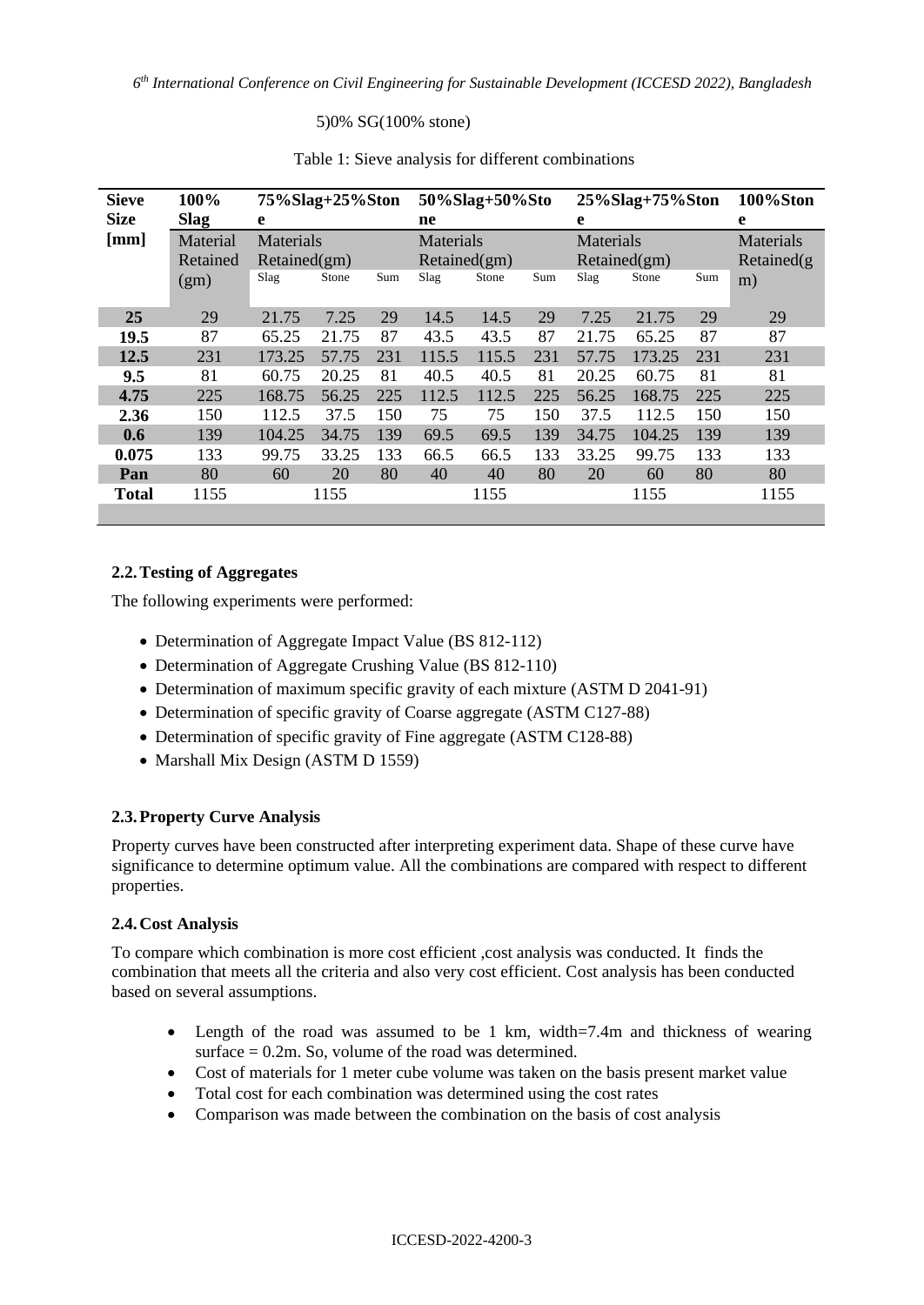## **3. ILLUSTRATIONS**

## **3.1.Figures and Graphs**

### **3.1.1. Comparison of bitumen content**

Bitumen contents at optimum level have been observed. Different percentages have been found for different combinations. Amount of bitumen content increases with increase in slag percentage as more pore requires more bitumen (shown in **Figure 1**). Least amount of bitumen requires for fresh aggregate and increases up to 31.25% for 75% slag + 25% stone combination as shown in **Figure 2**.



Figure 1: Optimum bitumen contents for different slag percentages



Figure 2: Asphalt percentage increase than fresh aggregate (100% stone)

## **3.1.2. Comparison of stability value**

Stability Values at optimum level have been observed. Different values have been found for different combinations. Slag imparts more stability than stone. More the percentage of slag more the stability as shown in **Figure 3**. As pothole is a common problem for flexible pavement, slag can be a solution. Stability increases up to 60.2% than conventional stone aggregate for 100% slag combination (shown in Figure 4).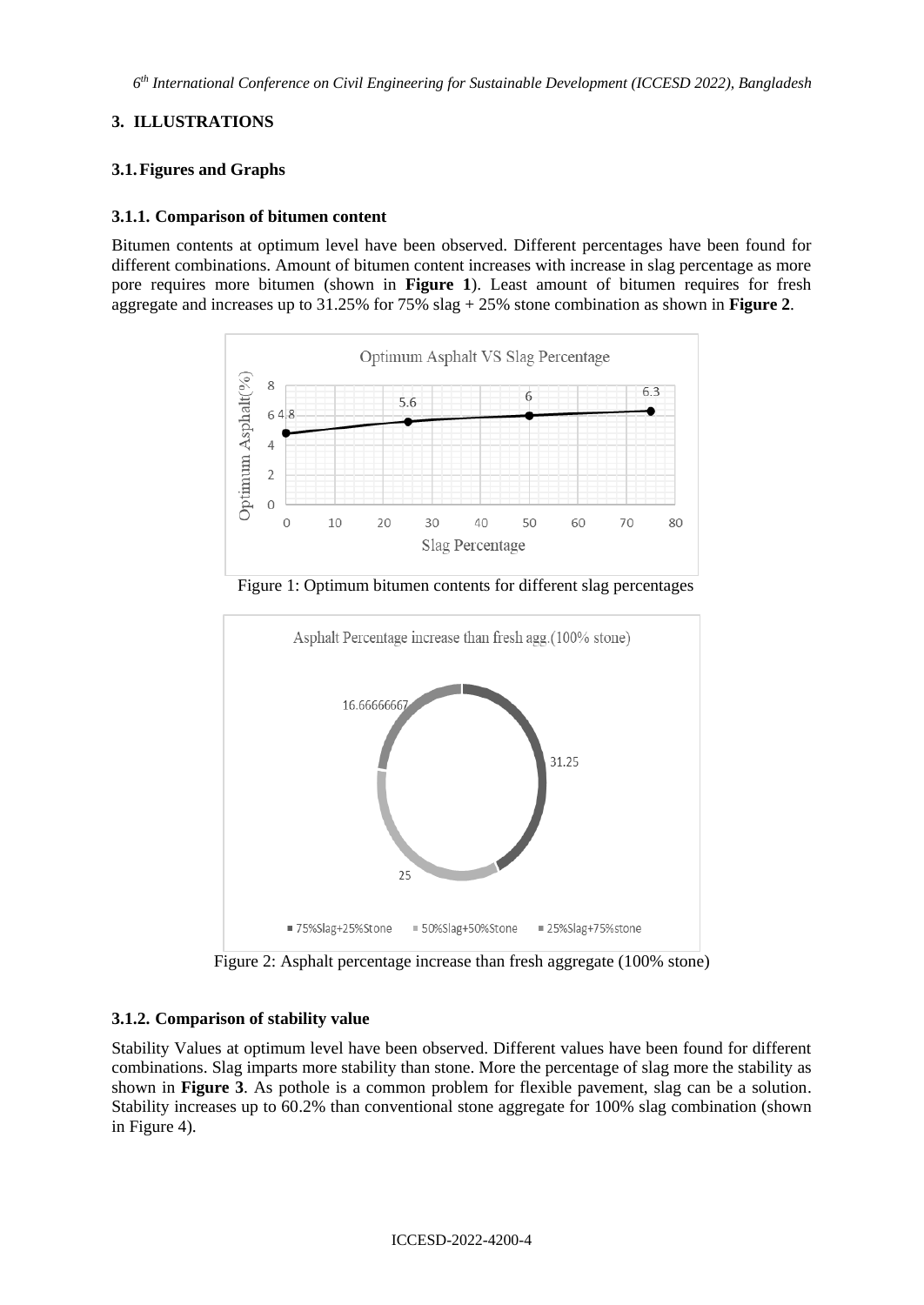

Figure 3: Stability at optimum for different combinations



Figure 4: Stability percentage increase than fresh aggregate

# **3.1.3. Comparison of AIV and ACV**

AIV and ACV at optimum level have been observed. Different values have been found for different combinations. AIV increases with increase in slag contents as shown in Figure 5. 75%,100% slag combinations show AIV greater than 30. So, considered as anomalous and shouldn't be used in pavement. ACV increases with increase in slag contents as shown in Figure 6. 75%,100% slag combinations show ACV greater than 30. So, considered as anomalous in terms of ACV too.





Figure 5: AIV for Different Combinations Figure 6: ACV for Different Combinations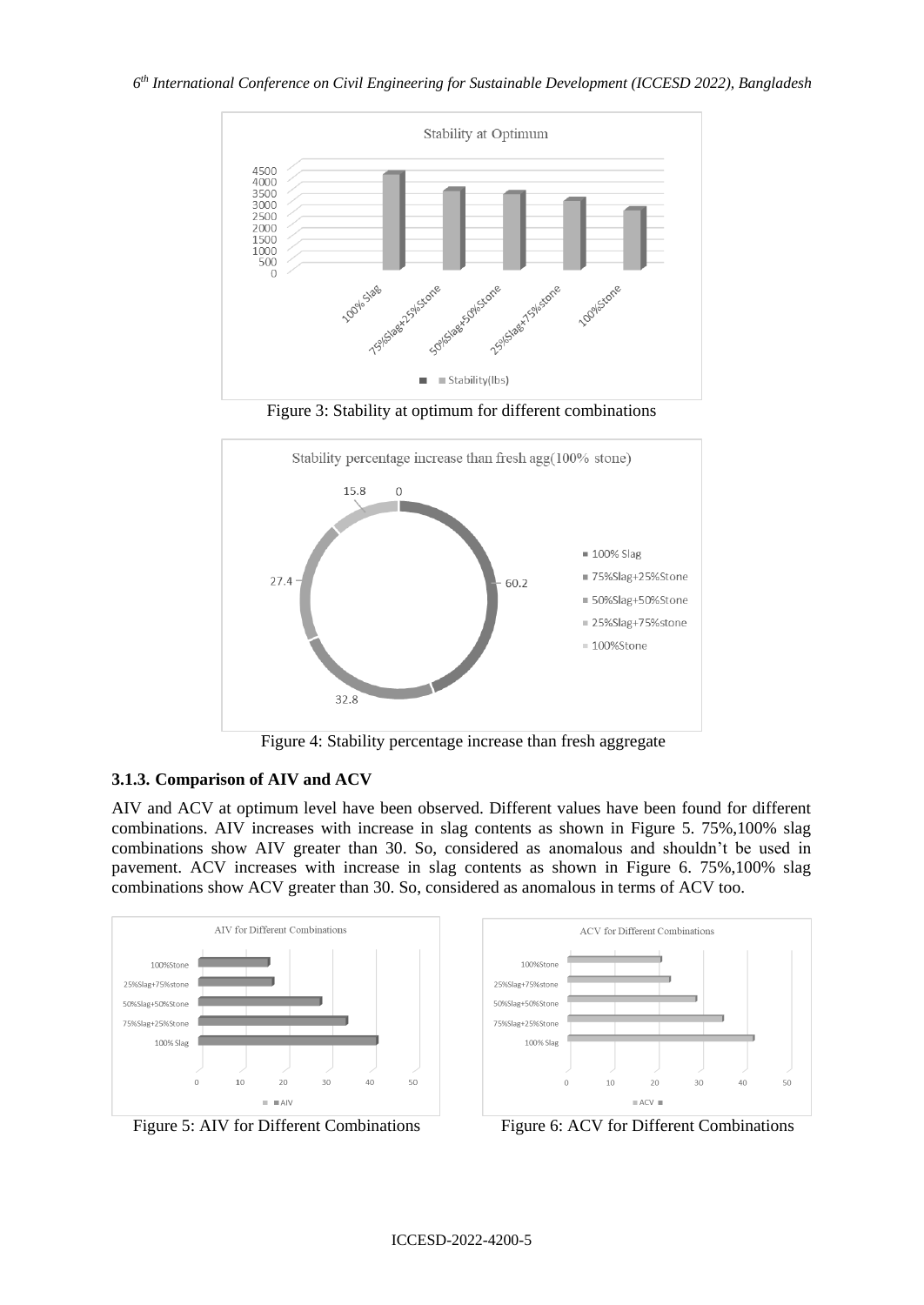### **3.1.4. Cost Analysis**

Cost analysis has been conducted based on several assumptions. A roadway has been imagined of Length = 1km = 1000 m; Width = 2 lane  $\omega$  3.7m = 7.4 m; Surface Course thickness =  $8'' = 0.2$  m Volume of Surface Course =  $1480 \text{ m}^3$  =  $52265.71 \text{ ft}^3$ 

Rates;

- $\checkmark$  Fresh Aggregate (Stone Chips) = 7000 BDT per 1m3 (includes materials cost, transportation, crushing  $cost$ ) = 198.3 BDT per 1 cft.
- $\checkmark$  Steel Slag aggregates = 880 BDT per 1m3 (No materials cost; includes crushing and transportation  $cost$ ) = 24.9 BDT per 1cft.
- $\checkmark$  Bitumen (60/70 grade) = 59,330 BDT per tonne = 26.9 BDT per lb.

Aggregate cost decreases with the increase in slag as induction furnace steel slag doesn't create significant monetary value yet. Substitution of stone by slag can reduce aggregate cost up to 66% as shown in Figure 7.



Figure 7: Cost of aggregates for the assumed surface course



Figure 8: Cost of bitumen for the assumed surface course

Bitumen costs higher for higher slag percentage as shown in **Figure 8**. But higher bitumen cost can be compensated by low value slag aggregate. Total materials cost of the assumed surface course can be reduced up to 17% by use of slag (shown in **Figure 9**) until it creates significant monetary value.



Figure 9: Total materials (Aggregate + Bitumen) cost for the assumed surface course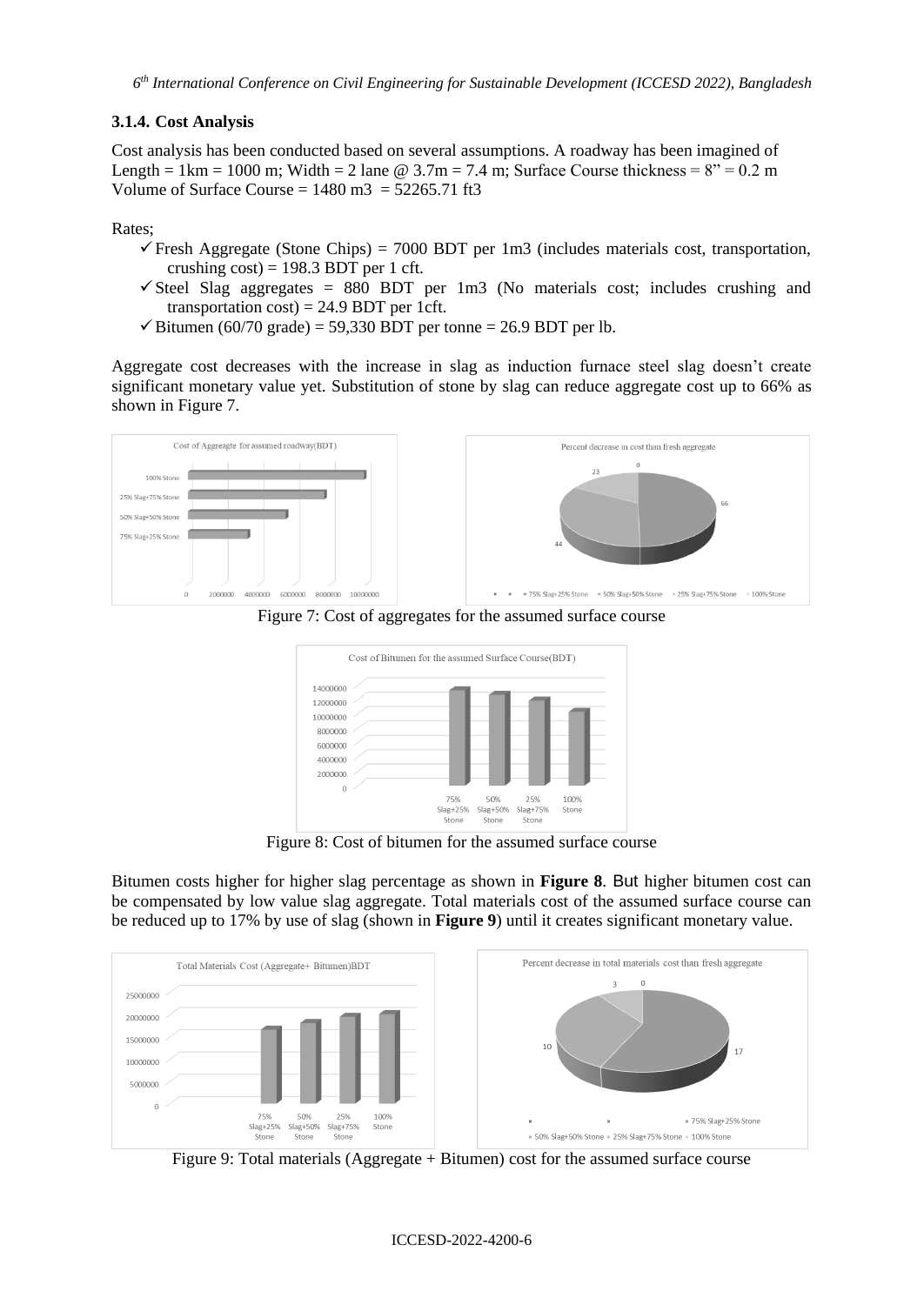*6 th International Conference on Civil Engineering for Sustainable Development (ICCESD 2022), Bangladesh*

## **3.1.5. Table**

Different Marshal property values at optimum level for different combinations are shown in Table 2.

| <b>Combination</b> | Optimum<br><b>Asphalt</b><br>Content,% | Percent<br><b>Air Void</b><br>at<br>Optimum | <b>Density</b><br>at<br>Optimum<br>(lb/cft) | <b>Flow at</b><br><b>Minimum</b><br>$(1/100 \text{ in})$ | <b>Stability</b><br>at<br>Optimum<br>(lbs) | <b>VFA</b> at<br>Optimum<br>$\frac{0}{0}$ | VMA at<br>Optimum<br>$\frac{6}{9}$ |
|--------------------|----------------------------------------|---------------------------------------------|---------------------------------------------|----------------------------------------------------------|--------------------------------------------|-------------------------------------------|------------------------------------|
| <b>100% Slag</b>   | 5.3                                    | 4                                           | 150.95                                      | 14.2                                                     | 4150                                       | 68                                        | 12.9                               |
| 75%Slag+25%Stone   | 6.3                                    | 4                                           | 149.8                                       | 17                                                       | 3440                                       | 73.5                                      | 14.75                              |
| 50%Slag+50%Stone   | - 6                                    | $\overline{4}$                              | 149.6                                       | 10.7                                                     | 3300                                       | 72                                        | 15.13                              |
| 25%Slag+75%Stone   | - 5.6                                  | 4                                           | 150.6                                       | 14.6                                                     | 3000                                       | 70                                        | 14.7                               |
| 100%Stone          | 4.8                                    | 3.3                                         | 151.9                                       | 10.9                                                     | 2590                                       | 75                                        | 13.7                               |

Table 2: Different property values at optimum for different combinations

# **4. CONCLUSIONS**

Experiment based data of Marshall Mix Design (for medium traffic), ACV, AIV have been analysed including cost comparison. Comparative study has been conducted with those analysed data. Slag imparts better stability but consumes more bitumen than conventional stone aggregate. Higher cost for bitumen can be compensated by low value of slag aggregate as induction furnace steel slag doesn't create any monetary value yet. But 100% slag and 75% slag  $+ 25$ % stone combinations shouldn't be used in flexible pavement as aggregate because of being anomalous in ACV and AIV tests. Conventional stone aggregate can be substituted up to 50% with induction furnace steel slag for being beneficiary with higher stability and cost efficiency (a summary shown in **Table 3**). For 50% slag + 50% stone combination, stability increases 27.4% and cost decreases 10% than that of full (100%) stone aggregate.

Table 3: Summary of final remarks

| $100\%$ Slag           | $\checkmark$ Better in stability<br>$\checkmark$ Anomalous in ACV, AIV<br>$\checkmark$ Rejected.                                 |
|------------------------|----------------------------------------------------------------------------------------------------------------------------------|
| 75% $Slag + 25%$ Stone | ■ Better in stability and cost<br>Anomalous in ACV, AIV<br>• Rejected                                                            |
| 50% $Slag + 50%$ Stone | ❖ Better in stability and cost<br>❖ Not anomalous in ACV, AIV<br><b>Vecan be accepted.</b>                                       |
| 25% $Slag + 75%$ Stone | $\triangleright$ Better in stability and cost<br>$\triangleright$ Not anomalous in ACV, AIV<br>$\triangleright$ Can be accepted. |

# **ACKNOWLEDGEMENTS**

First of all, we want to acknowledge the contribution of BSRM (Bangladesh Steel Re-Rolling Mills Ltd.) steel manufacturing company as they provided us induction furnace steel slag for this study. We express our gratitude to Prof. Dr. Md. Mizanur Rahman for all of his assistance, proper advice, affectionate guidance.